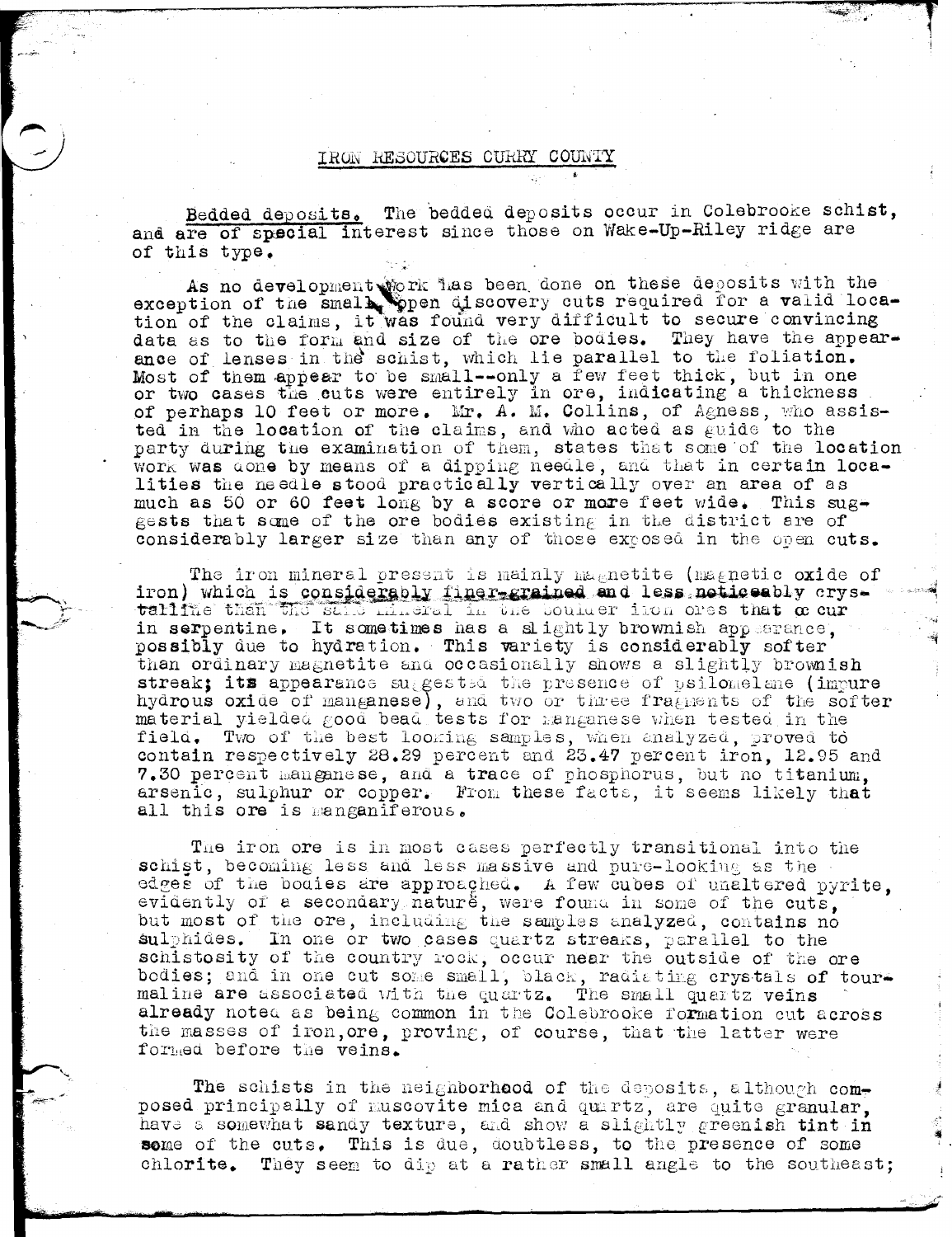and this is also the direction of dip of the ore lenses or blankets.

The extent of the area over which the ore lenses are distributed is unknown, but the two cuts from which the samples analyzed were taken are both on the east side of the ridge, and are about 600 feet apart. There are several cuts on the west side of the ridge and some of these are probably at least a quarter of a mile from those first mentioned. From reputable authorities it was learned that a very large outcrop of the iron ore occurs in the first gulch southeast of Dry lake, about 7 miles southwest of the locality where the iron claims are located. An earnest effort was made to find this deposit, but no guide being procurable, the search was fruit-The country rock all around the lake and for at least 2 less. miles further south is Colebrooke schist, and the presence of a large lens in that vicinity is not unlikely. It is unknown whether other lenses exist between the outcrop unsuccessfully sought and the main iron locality.

Until more development work has been done on the deposits, it will be a difficult matter to decide with any degree of certainty as to how they originated. There seems little doubt that the enclosing rocks are largely or entirely metamorphosed sediments. This makes it impossible to consider the ores magnetic segregations. Neither have they the characteristics of the Lake Superior iron deposits, which are believed to have been leadined from the surrounding rocks and concentrated in their present positions. Most authorities regard iron deposits in schistose rocks as being genetically connected with igneous rocks contained therein, that is, they consider them to be in the nature of metamorphosed contact deposits; but the absence of igneous rocks in the area under consideration makes this theory untenable in the case in question.

In view of the facts outlined, it seems most likely that these deposits were laid down contemporaneously with the enclosing metamorphosed sediments. They may originally have been deposited as bog iron ore or glauconite, and been changed to their present condition as a result of the dynamo-metamorphism to which the whole formation was subsequently subjected. Their lenticular form is easily explained as due to the squeezing and shearing which accompanied the metamorphic processes.

While the theory just suggested seems, in the present state of our knowledge, to be the most probable one; it is recognized that subsequent more thorough investigations may prove it erroneous. The term "bedded deposits", as applied to the iron ores in the Colebrooke schist, should then be regarded as a tentative one.

Economic importance of the bedded iron deposits. It is unlikely that any of the lenses now developed by open cuts could be mined profitably even if transportation facilities were much more favorable than they are. It is not improbable, as already stated, that larger